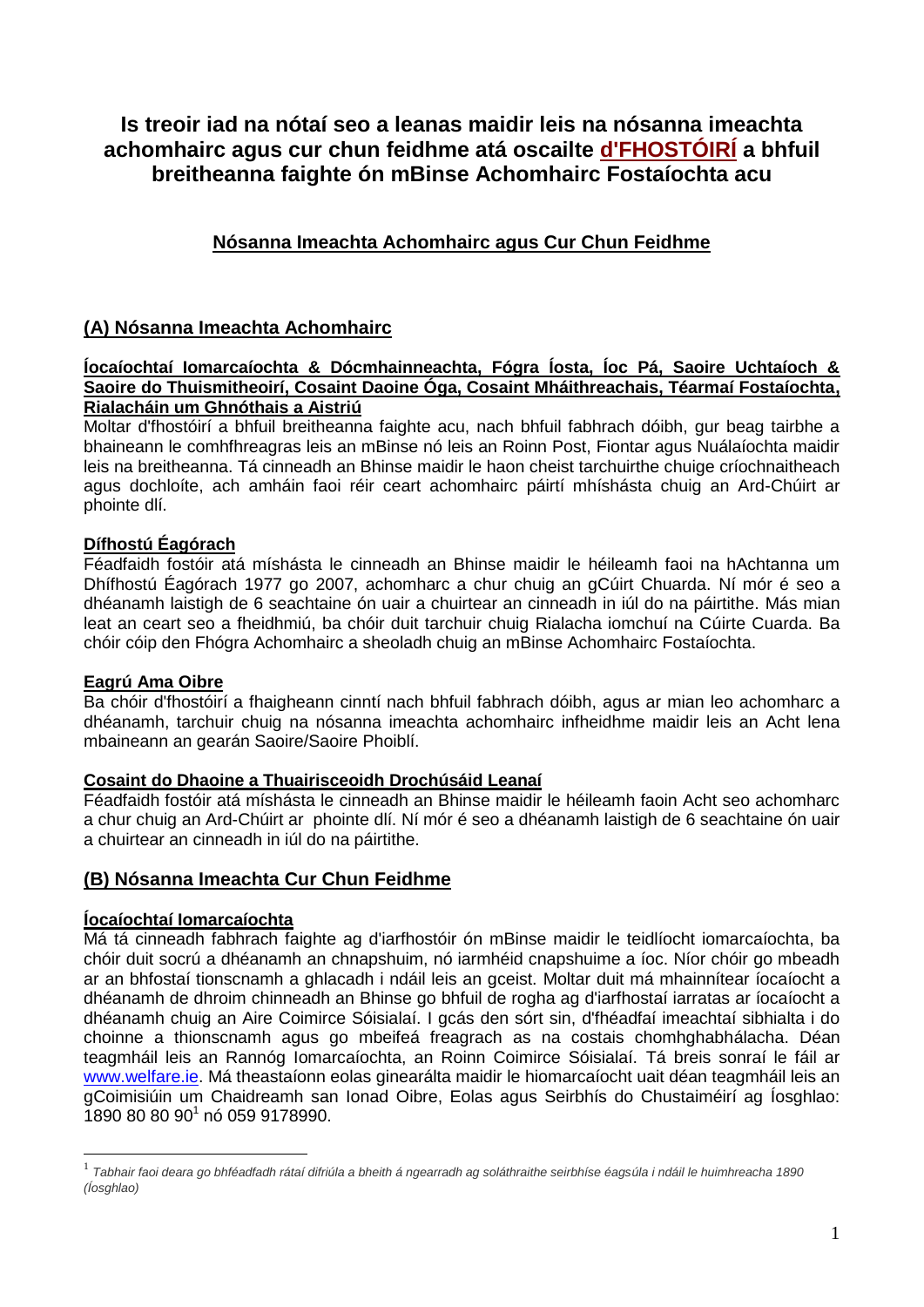# **Fógra Íosta**

Má tá cúiteamh dáfa ag an mBinse, faoi na hAchtanna um Fhógra Íosta agus Téarmaí Fostaíochta, 1973 go 2005, ar d'iarfhostaí, ba chóir duit an cúiteamh a íoc gan moill mhíchuí. Faoin dlí atá i bhfeidhm faoi láthair, tá cúiteamh dáfa ag an mBinse inghnóthaithe mar fhiach conartha shimplí i gCúirt Dúiche. De rogha air sin, d'fhéadfadh an tAire Post, Fiontar agus Nuálaíochta nó Ceardchumann an fhostaí, imeachtaí chun íocaíochtaí a ghnóthú a thionscnamh agus a chothabháil, a thionscnamh thar ceann an fhostaí. Sa chás go bhfeidhmíonn Ceardchumann an fhostaí, nó an tAire Post, Fiontar agus Nuálaíochta an ceart seo, d'fhéadfadh go mbeadh tusa freagrach as costais chomhghabhálacha na n-imeachtaí sibhialta.

# **Dhífhostú Éagórach**

Má tá cinneadh fabhrach faighte ag d'iarfhostaí ón mBinse agus mura bhfuil an cinneadh á achomharc chuig an gCúirt Chuarda agat laistigh den teorainn ama sonraithe sna hAchtanna, ba chóir duit téarmaí an chinnidh a chomhlíonadh. Moltar duit má mhainnítear déanamh amhlaidh go bhfuil de rogha ag an Aire Post, Fiontar agus Nuálaíochta nó d'fhostaí imeachtaí a fhorfheidhmiú i do choinne sa Chúirt Chuarda. Sa chás go bhfeidhmíonn an fostaí, nó an tAire Post, Fiontar agus Nuálaíochta an ceart seo, d'fhéadfadh go mbeadh tusa freagrach as costais chomhghabhálacha na n-imeachtaí sibhialta.

## **Íoc Pá**

Má tá cinneadh fabhrach faighte ag d'fhostaí ón mBinse, ba chóir duit a théarmaí a chomhlíonadh laistigh den tréimhse sonraithe sa chinneadh nó, sa chás nach bhfuil tréimhse dá shórt sonraithe, laistigh de 6 seachtaine ó thráth déanta an chinnidh. Moltar duit má mhainnítear a leithéid a dhéanamh go bhfuil de rogha ag d'fhostaí an cinneadh a chur chun feidhme amhail is dá mba ordú ón gCúirt Chuarda é. Sa chás go bhfeidhmíonn an fostaí an ceart seo, d'fhéadfadh go mbeadh tusa freagrach costais chomhghabhálacha na n-imeachtaí sibhialta.

## **Eagrú Ama Oibre**

Sa chás go mainneoidh fostóir cinneadh an Bhinse faoin Acht seo a chomhlíonadh, féadfaidh an fostaí lena mbaineann a lorg go gcuirfí chun feidhme na nósanna imeachta cur chun feidhme infheidhme maidir leis an Acht lenar bhain an gearán Saoire/Saoire Phoiblí.

## **Eolas maidir le Téarmaí Fostaíochta**

Ba chóir d'fhostóir cinneadh de chuid an Bhinse Achomhairc Fostaíochta a chur i ngníomh laistigh de 6 seachtaine, ach amháin má tá achomharc ar an gcinneadh á dhéanamh chun na hArd-Chúirte. Má mhainníonn an fostóir cinneadh den chineál sin a chur chun feidhme, féadfaidh an fostaí lena mbaineann, nó ceardchumann an fhostaí, nó an tAire Post, Fiontar agus Nuálaíochta, thar ceann an fhostaí, iarratas a dhéanamh chun na Cúirte Dúiche ar ordú chun forghníomhú an chinnidh a lorg. Sa chás go bhfeidhmíonn an fostaí, ceardchumann an fhostaí nó an tAire an ceart seo, d'fhéadfadh go mbeadh tusa freagrach as costais chomhghabhálacha na n-imeachtaí sibhialta.

## **Íocaíochtaí Dócmhainneachta**

Má tá fostóir dócmhainneach chun críocha na nAchtanna um Íocaíochtaí Dócmhainneachta, d'fhéadfadh luaíochtaí áirithe tugtha ag an mBinse d'fhostaithe a bheith iníoctha ón gCiste Árachais Shóisialaigh, faoi réir teorainneacha reachtúla a bhaineann leis an líon seachtainí agus an ráta seachtainiúil pá. Ina theannta sin, tá sé riachtanach go mbeidh an luaíocht/cinneadh déanta tráth nach luaithe ná tosach na tréimhse iomchuí, a shainmhínítear faoi na hachtanna mar thréimhse ocht mí dhéag roimh an dáta iomchuí. D'fhéadfadh an dáta iomchuí athrú de réir imthosca gach cáis agus d'fhéadfadh gurb é dáta na dócmhainneachta nó dáta na breithe/an chinnidh iomchuí (cibé is deireanaí) nó an dáta a foirceannadh an fhostaíocht a bheadh i gceist. Tá tuilleadh eolais le fáil ar [www.welfare.ie.](http://www.welfare.ie/)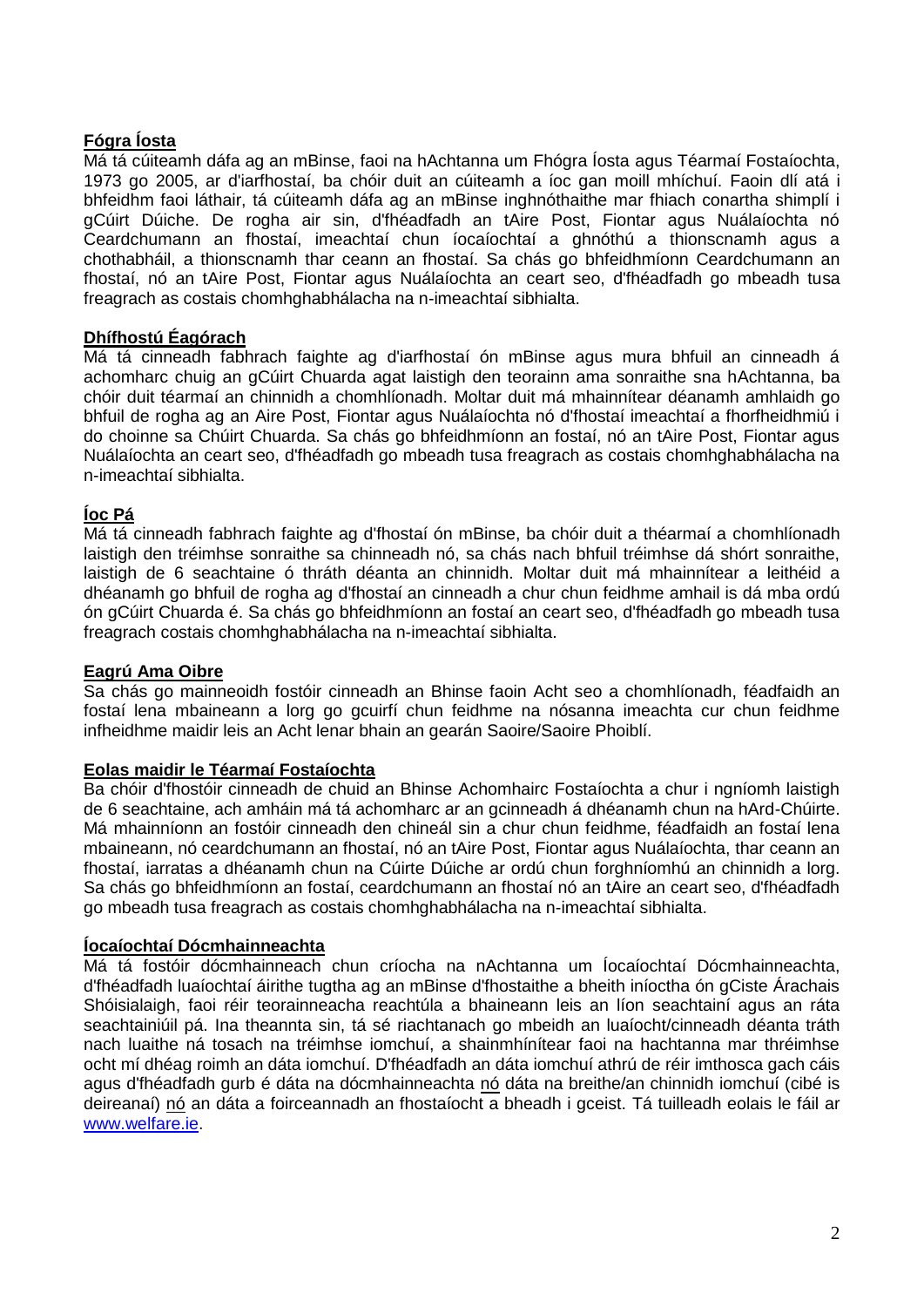## **Rialacháin um Ghnóthais a Aistriú**

Ba chóir d'fhostóir cinneadh de chuid an Bhinse Achomhairc Fostaíochta a chur i ngníomh laistigh de 6 seachtaine ón dáta ar cuireadh an cinneadh in iúl do na páirtithe. Mura gcuireann fostóir, laistigh den tréimhse 6 seachtaine sin, na téarmaí a shonraítear i gcinneadh an Bhinse (nach bhfuil achomharc déanta ina choinne) i ngníomh, féadfar éileamh a dhéanamh leis an gCúirt Chuarda ar ordú don fhostóir cinneadh an Bhinse a chur chun feidhme. Féadfaidh an fostaí lena mbaineann nó, le toiliú an fhostaí, nó aon cheardchumann (ar ball de an fostaí), nó an tAire, má mheasann an tAire gur cuí é, an t-éileamh ar an gcur chun feidhme seo a dhéanamh

## **Cosaint Mháithreachais**

Má tá cinneadh fabhrach faighte ag d'fhostaí ón mBinse agus mura bhfuil achomharc á dhéanamh chuig an Ard-Chúirt ar phointe dlí agat, ba chóir duit téarmaí an chinnidh a chomhlíonadh laistigh de 4 seachtaine, nó roimh aon dáta eile a bheidh sonraithe amhlaidh ag an mBinse. Féadfaidh an fostaí, nó an tAire Dlí agus Cirt, thar ceann an fhostaí, imeachtaí a thionscnamh sa Chúirt Chuarda, má mheastar gurb iomchuí é, ar shásamh faoin Acht i gcoinne fostóra nach bhfuil cinneadh á chomhlíonadh aige. Sa chás go bhfeidhmíonn an fostaí nó an tAire an ceart seo, d'fhéadfadh go mbeadh tusa freagrach costais chomhghabhálacha na n-imeachtaí sibhialta.

## **Saoire Uchtaíoch & Saoire do Thuismitheoirí**

Má tá cinneadh fabhrach faighte ag d'fhostaí ón mBinse agus mura bhfuil achomharc á dhéanamh chuig an Ard-Chúirt ar phointe dlí agat, ba chóir duit téarmaí an chinnidh a chomhlíonadh gan moill mhíchuí. Féadfaidh an fostaí, nó Aire Dlí agus Cirt, thar ceann an fhostaí, imeachtaí a thionscnamh sa Chúirt Chuarda ar shásamh faoi na hAchtanna i gcoinne fostóra nach bhfuil téarmaí chinneadh an Bhinse á gcomhlíonadh aige. Sa chás go bhfeidhmíonn an fostaí nó an tAire an ceart seo, d'fhéadfadh go mbeadh tusa freagrach costais chomhghabhálacha na n-imeachtaí sibhialta.

## **Cosaint Daoine Óga**

Ba chóir d'fhostóir cinneadh de chuid an Bhinse Achomhairc Fostaíochta a chur i ngníomh laistigh de 6 seachtaine, ach amháin má tá achomharc á dhéanamh chun na hArd-Chúirte. Má mhainníonn an fostóir cinneadh den chineál sin a chur chun feidhme, féadfaidh tuismitheoir nó caomhnóir an fhostaí lena mbaineann, nó ceardchumann an duine óig lena mbaineann, nó an tAire Post, Fiontar agus Nuálaíochta, thar ceann an fhostaí, iarratas a dhéanamh chun na Cúirte Dúiche ar ordú ag ordú don fhostóir an cinneadh a chur chun feidhme. Sa chás go bhfeidhmíonn an fostaí, ceardchumann an fhostaí nó an tAire an ceart seo, d'fhéadfadh go mbeadh tusa freagrach as costais chomhghabhálacha na n-imeachtaí sibhialta.

## **Cosaintí do Dhaoine a Thuairisceoidh Drochúsáid Leanaí**

Ba chóir d'fhostóir cinneadh de chuid an Bhinse Achomhairc Fostaíochta a chur i ngníomh laistigh de 6 seachtaine, ach amháin má tá achomharc á dhéanamh chun na hArd-Chúirte. Má mhainníonn an fostóir cinneadh den chineál sin a chur chun feidhme, féadfaidh an fostaí lena mbaineann, nó Ceardchumann an fhostaí, nó an tAire, thar ceann an fhostaí, iarratas a dhéanamh chun na Cúirte Cuarda ar ordú chun forghníomhú an chinnidh a lorg.

**Márta 2016**